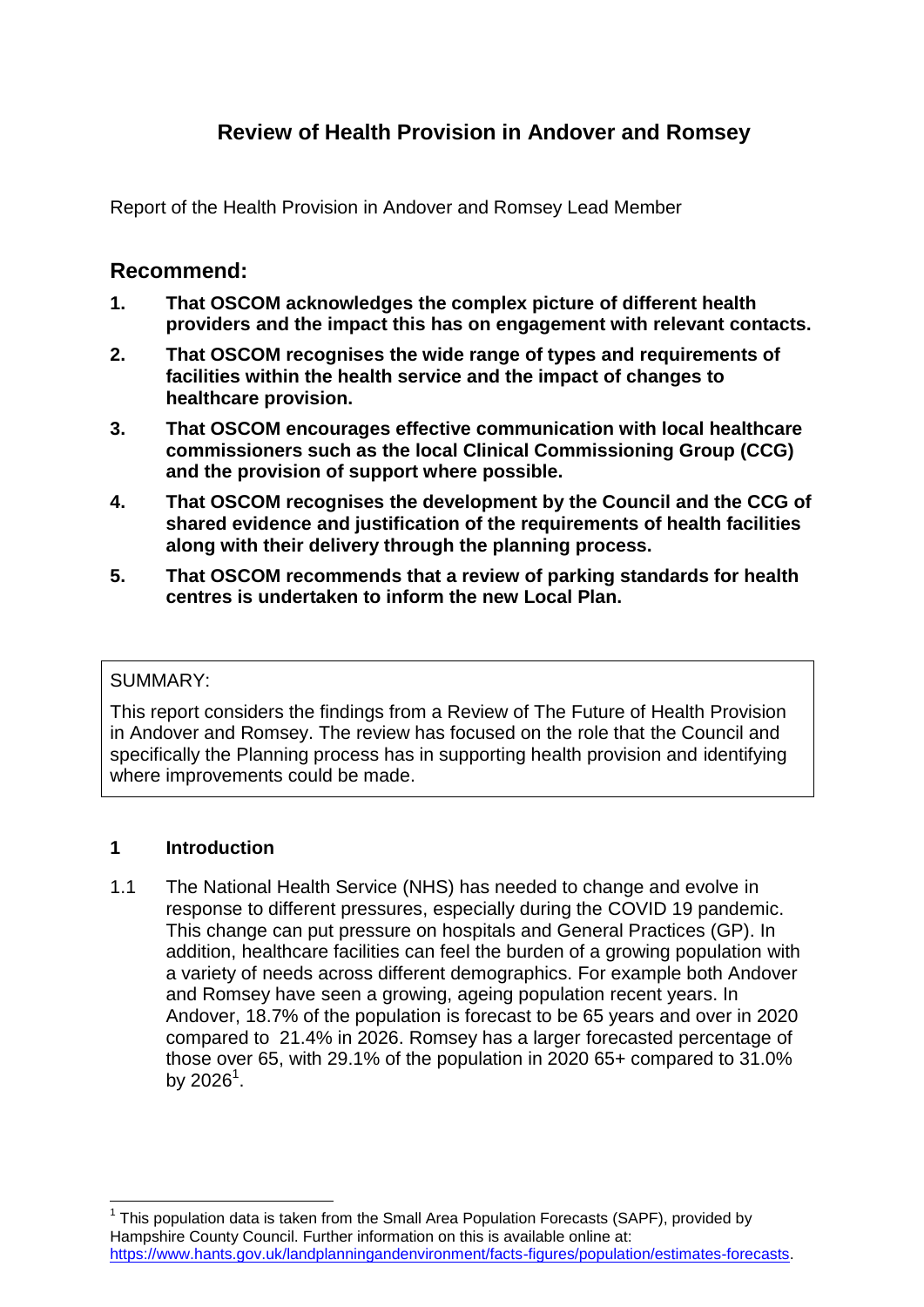- 1.2 OCSOM agreed to establish a review of health provision in the Borough, led by Cllr Baverstock, to investigate what the Council could do to help support health commissioners and providers. This review focused on the existing system of the NHS in the Borough and how the Council can assist. The Council does not have a direct role in health provision but has the potential to support the NHS through infrastructure provision as part of the planning process. There is also a role in wider work with meeting the needs of the community.
- 1.3 This review was completed during a time of national crisis and pandemic. However, the panel met and investigated this topic in the year preceding the pandemic. The health service is experiencing an unprecedented impact as a result of the current pandemic and the Council appreciates the work done by all members of the health service during this difficult time.

#### **2 Corporate Objectives and Priorities**

2.1 A key priority in the Council's [Corporate Plan 2019-2023](https://testvalley.gov.uk/aboutyourcouncil/corporatedirection/corporate-plan-for-2019-to-2023) 'Growing Our Potential' is growing the potential of communities. As part of this a commitment to bring local communities together alongside councillors and partners to plan for future needs This sets the context for working with our communities and partners to deliver and support healthcare facilities in the Borough.

#### **3 The complex picture of different health providers**

- 3.1 Following the review, the panel identified several areas which emerged as key areas of interest through the meetings and conversations with members of the health service.
- 3.2 The NHS consists of a large and complicated family of organisations whose structure has been altered in recent years. Currently the West Hampshire Clinical Commissioning Group covers the Borough, commissioning GP practices and some services in hospitals. There are two hospitals in the Borough, located in Romsey and Andover, which have separate structures and are run by different NHS Trusts. As an example of the complexity of the structure of a hospital, the panel focused on Romsey Hospital. Cllr Parker produced a useful diagram which indicated the connections between commissioners and providers of staff and resources (Appendix 1). Romsey Hospital is supported by the local Clinical Commissioning Group (CCG), NHS Trusts and private companies who work together to provide services. These groups have different responsibilities within the hospital, such as caring for the building, inpatients rehabilitation and palliative care services, outpatients clinics, X-ray and physiotherapy. The number groups involved and range of services provides has created this complicated structure.
- 3.3 One challenge that emerged through the panel's discussions with members of the NHS was resource provision. The NHS has a number of funding systems which can be complicated and involve a bidding process. This can take a long time and in some cases can provide a barrier to the provision of services.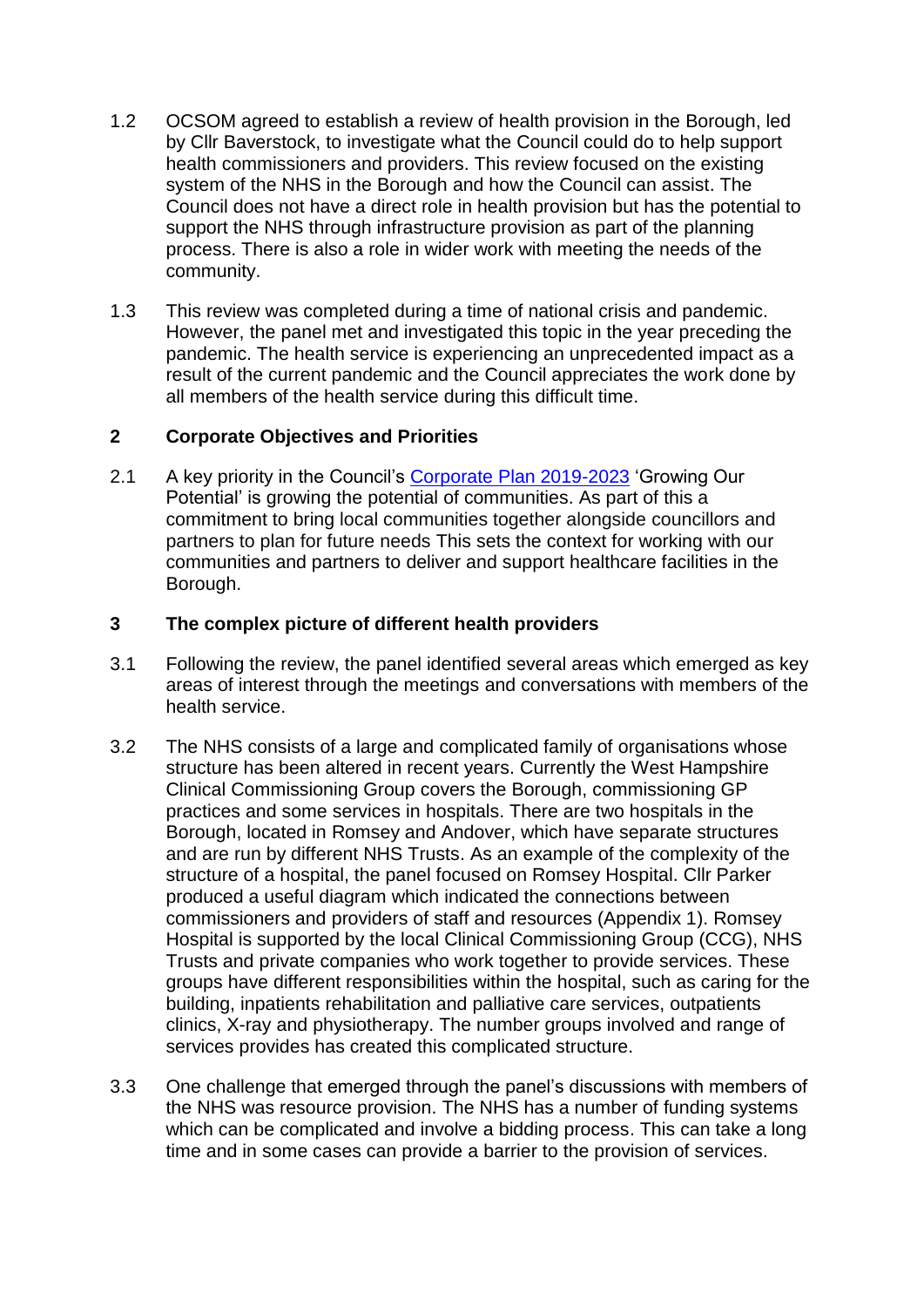- 3.4 Nationally groups of GP practices are encouraged to join together in Primary Care Networks along with a range of other local organisations<sup>2</sup>. The panel found that GP practices in Andover have come together to form Andover Hub which is currently working well. Andover is at a more advanced stage of the Primary Care Network model than Romsey.
- 3.5 The panel recognised the different approaches and experiences in accessing health care experienced by local residents, such as difficulty in booking GP appointments. As part of ongoing changes/ improvements to the NHS some practices are looking towards technological solutions to appointments. One Romsey GP surgery uses e-consult where the patient fills in a questionnaire and is then directed to the appropriate health practitioner. This can help to ensure that the best appointment is chosen for different conditions and ailments and can reduce pressure on GPs. In the future there will be an increasing reliance on technology in health care provision but additional support may need to be provided for those who are not 'tech savvy'.
- 3.6 Staff shortages are an issue faced by GP surgeries and hospitals within the region and nationally. This is an ongoing issue which is outside the control of the Council.
- 3.7 Although the Council does not have any influence on the structure of the NHS, understanding its structure helped the panel's understanding of the nature of the health service. The review provided an opportunity for a greater understanding of the tiers and connections with health commissioners and providers within the Borough. In the future, the panel recommends that the Council engages closely with the health service to understand the challenges faced by the NHS and how the Council and NHS can work together to solve these challenges. With the development of the new Local Plan, the Council will engage closely with the CCG to determine the future requirements for health service infrastructure. The CGG will also have the opportunity to comment through the statutory consultation stage.

### **4 Recognising the different types of need of buildings and facilities**

4.1 It is important that our existing infrastructure is adapted and improved to meet the changing needs of the Borough's population. One way of supporting this provision is through obligations and contributions taken during the development of new neighbourhoods. Effort has been made on a number of sites in Test Valley to include healthcare facilities, with sites such as at Abbotswood and East Anton granted planning permission with a requirement that some land is reserved for use as a health facility. Financial contributions have also been secured for developments, such as at Hoe Lane. On these larger developments so far, it has not been possible to arrange for a health practitioner to move onto the allocated land and some existing facilities have experienced additional pressure. Extensions/ improvements to existing facilities could be a solution to this. It is only more recent conversations where a financial contribution has emerged as the preferred way to secure improvements in health provision in the area to mitigate the impact of development. This requires robust evidence to forecast the need generated by new development which is a gap in understanding that the CCG are trying to

 $\overline{a}$ 

<sup>&</sup>lt;sup>2</sup> <https://www.england.nhs.uk/primary-care/primary-care-networks/>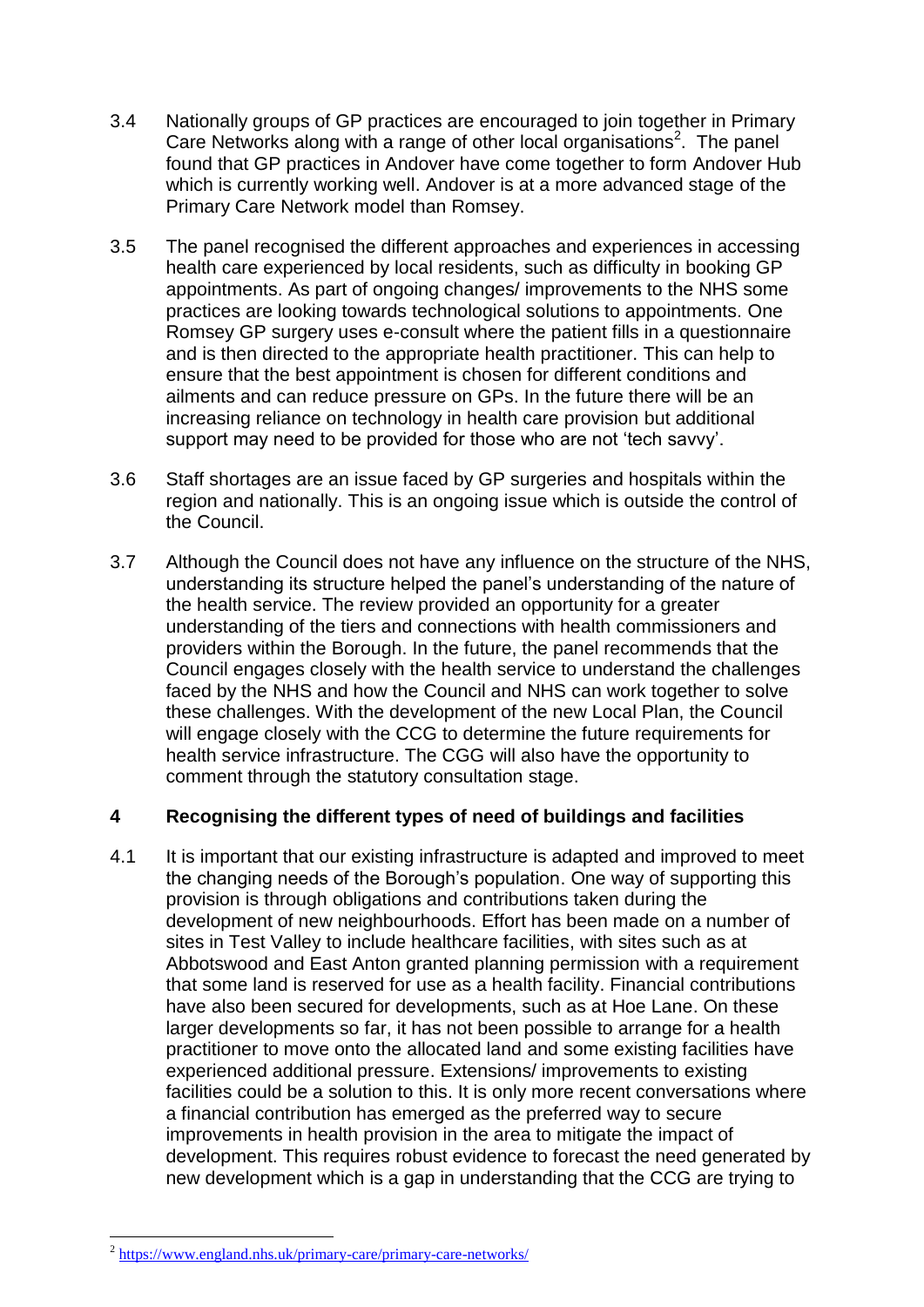fill. The Council supports this approach as it necessary to justify all contributions which are sought as part of the planning process.

4.2 There is a complex funding regime in the NHS with the CCG able to bid for funding for facility improvements. This is a competitive process and it can sometimes be difficult for health providers to be able to get sufficient financial support to expand as required. Therefore going forward they would benefit from being able to rely on other sources of funding, such as financial contributions from development, as it will enable improvements and alterations to existing facilities to reflect the needs of a changing local population. Should applications for funding be submitted (such as a bid for funding from the Community Infrastructure Levy), TVBC is able to assist where possible.

### **5 Review of parking standards for health centre**

- 5.1 The panel explored the parking provision at health centres currently and discussed the role of parking standards in the Local Plan. The importance of easily accessible parking spaces near to health centres was discussed along with the range of existing provision at centres. Due to the nature of a visit to a health facility a car is likely to be the preferred means of access for visitors and at peak times there can be issues of availability of parking provision. Often site constraints mean that it is difficult to increase the provision of spaces once a health centre is constructed. Therefore, it is important to ensure that sufficient spaces are provided when a new centre is granted planning permission.
- 5.2 The panel discussed that as part of the creation of the emerging Local Plan there will be a review of parking standards in order to assess whether the existing parking standards are adequate or whether it would be possible to increase the requirements. The emerging Local Plan will also seek to address changing transport provision in the next 5-10 years as a result of advances in technology. Electric cars may be more prevalent and alternative modes of transport may be more popular. This has the potential to influence how people access healthcare facilities and will impact on the nature of parking required.

#### **6 Recognise the changes to health provision and the role of social prescription**

6.1 The panel explored the new approach of social prescribing which allows GPs, nurses and other primary care professionals to refer people to a range of local, non-clinical services in addition to appropriate medical care. Social prescribing is where health professionals refer patients to local agencies in the community with the aim of improving their health and wellbeing. There are many different models for social prescribing, but most involve a link worker or 'buddy' who works with people to access local sources of support. It can be successful in treating a range of people, such as those with one or more long-term

conditions, those who need support with their mental health, those who are lonely/ isolated or those who have complex social needs which affect their wellbeing.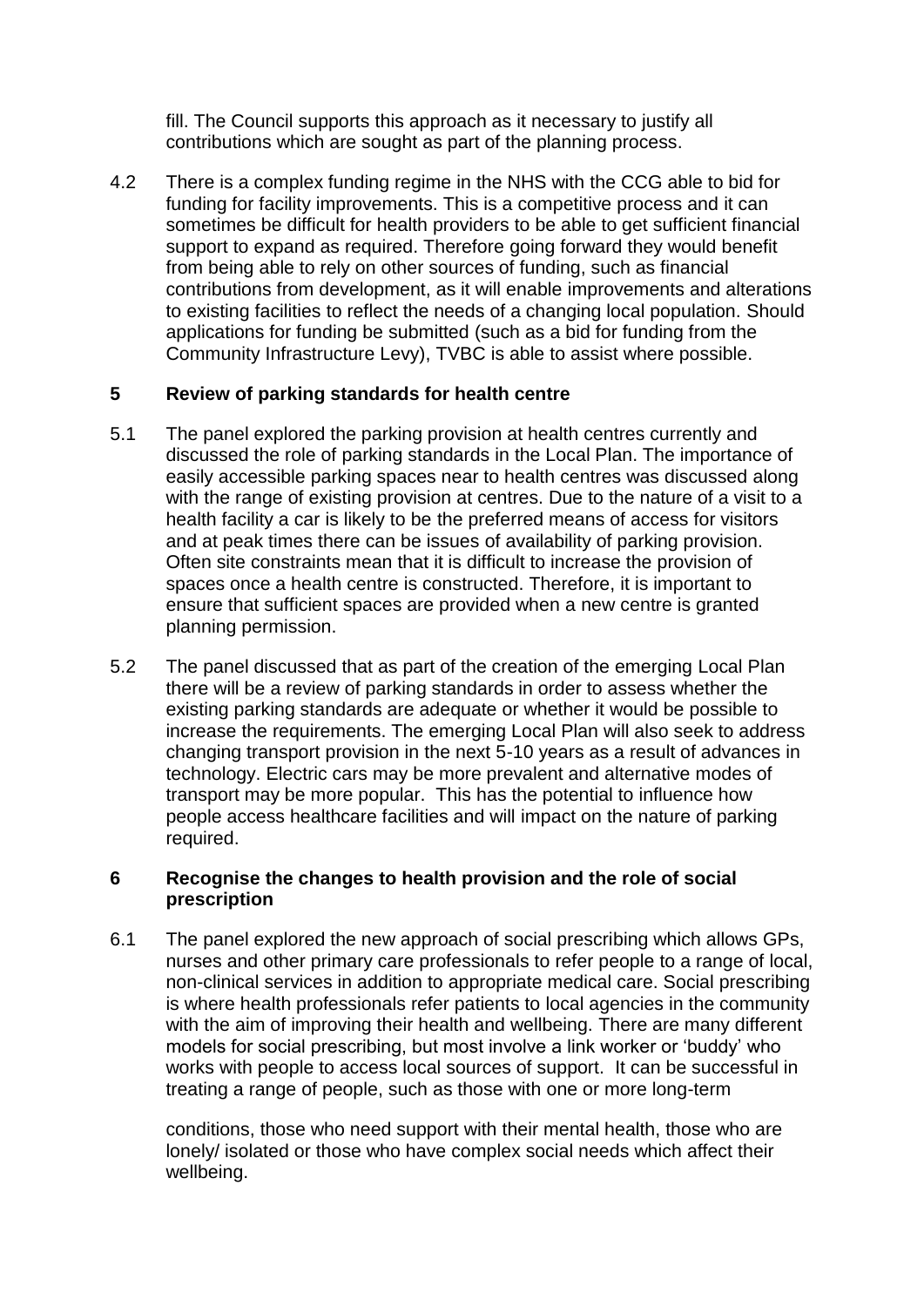- 6.2 In order to achieve social prescribing, the NHS needs to invest its time in working closely with local authorities to understand local needs and links within the community. The West Hants CCG covers the entire Borough and in Andover, the CCG has been working closely with Andover Vision on promoting social prescribing. Whilst this will have a benefit the panel recognised that there may be an increasing pressure on groups/ organisations as increasing numbers of patients are referred to them.
- 6.3 The panel also heard that pharmacists would have an increasingly important role going forward as members of the public are encouraged to go to them for a range of ailments. The pharmacists are able to talk to the individual and recommend the best treatment thereby reducing the demand on GP appointments. There are several pharmacies located across the Borough which reduces the demand on one facility.

#### **7 Making sure we have the right services for a growing and changing population**

- 7.1 There are changing demands on the health service reflecting the impact of people's demographics and behaviour. Analysis of these issues helps indicate the kind of resources that will be required to treat future illnesses. Going forward there may be changes in the future to the structure and organisation of these healthcare providers as they respond to these illnesses.
- 7.2 The Panel heard that there will be structural changes made to the NHS, for example GP Practices will provide a greater range of healthcare provision in the future. GP Practices will have services such as physiotherapy and Primary Care Mental Health services provided within their buildings. Following the introduction of the NHS 111 service, a simplified process for accessing urgent and emergency care services 24/7 has been implemented. The new 'Use the Right Service' initiative was introduced to improve advice and guidance to the public. Online consultation tools will be increasingly going forward and the NHS has procured e-consult across Hampshire, enabling patients to resolve health concerns without visiting their practice. The increasing number of services provided digitally and the centralising of health care provisions towards 'hubs' has been designed to streamline the NHS services and to provide targeted support to the population.
- 7.3 Some surgeries have sought to help patients access care by offering longer opening hours. However there will be some members of our communities who may find it difficult in accessing these extended services due to difficulties in the timing of public transport or community transport.
- 7.4 In Andover, it has been reported that the Adelaide Medial Practice will closed at the end of the year (2020). The panel are aware of the work of the CCG and local GP practices in ensuring that patients will continue to be served in the future. Such changes to provision and types of services mean it is important that the right infrastructure is provided.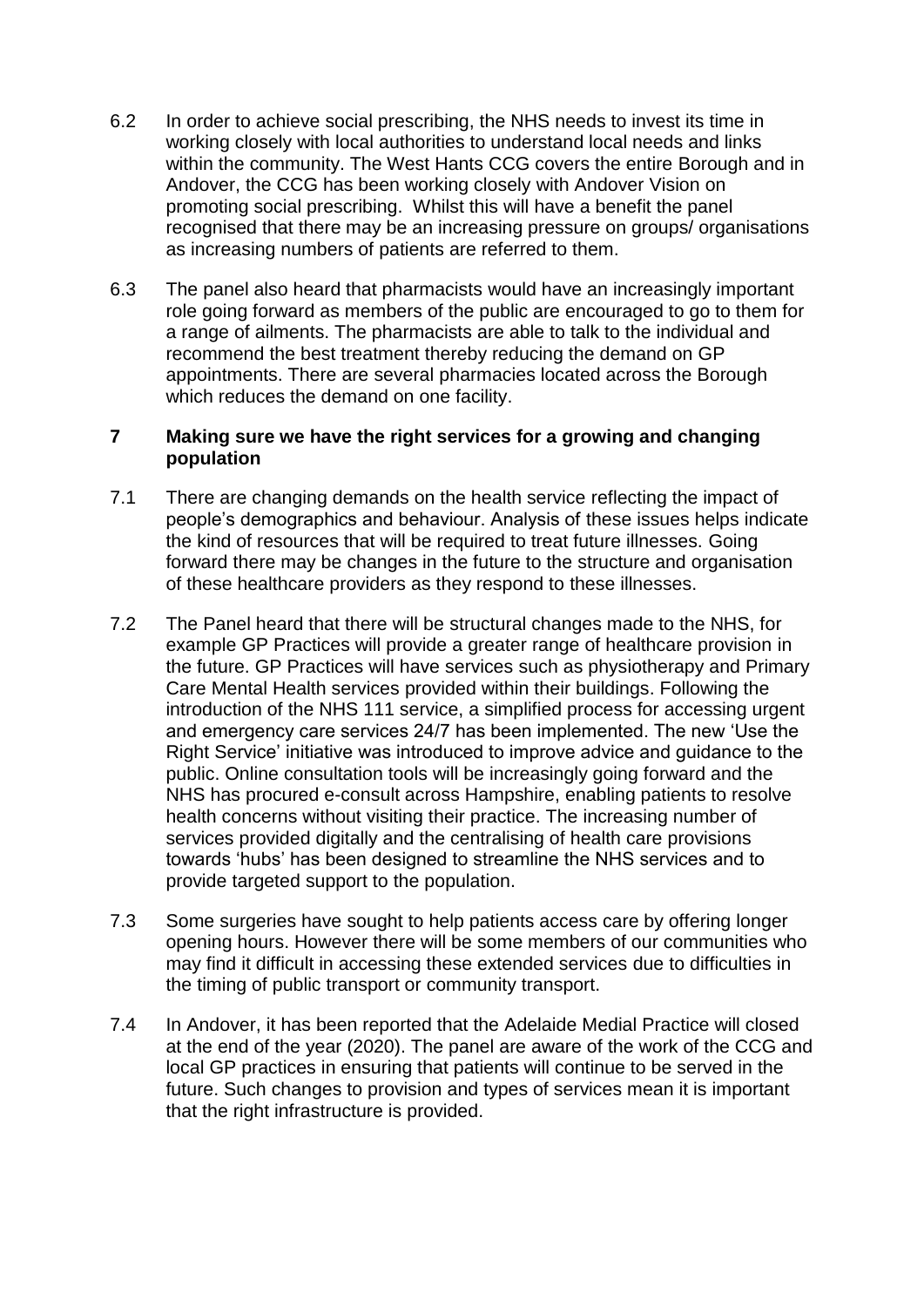7.5 The panel discussed the ways in which the Council can support the CCG. As the Council is currently working on the new Local Plan, the Infrastructure delivery Plan (IDP) will be updated. The IDP is a document that sets out what infrastructure may be needed to support the delivery of development proposals and growth across the Borough. Health facilities will form a part of this infrastructure and the Council will engage with the CCG to understand the potential future need in the Borough. Through this process it is important that the Council and the CCG communicate effectively and ensure that the IDP is based on sound evidence and is kept up to date so that it can help to secure the required infrastructure in the Borough to meet the needs of the population.

#### **8 The provision of health care in the rural area/ rural communities**

8.1 Healthcare services in the Test Valley are predominantly centred at Andover and Romsey with smaller practices in other settlements e.g. North Baddesley and Valley Park. Access to healthcare provision for communities that don't have direct access to healthcare services is often more difficult due to the distance they are required to travel to access services. This is especially the case given the wide geographic area which some practices cover. Rural communities travelling to sources of health care often must rely on cars as a means of transport or potentially public or community transport. This can put pressure on parking provision at these centres. In the future the increasing reliance on technology in healthcare provision, such as online GP appointments, may be increasingly relied upon by those in rural areas. This is an area which could be explored further to understand the specific problems faced by rural communities.

### **9 Conclusion**

- 9.1 Our health service adapts to changing populations, healthcare pressures and changes to policy. Although the Council does not have an active role in decisions which are made by healthcare providers, it is able to assist in certain areas. The Local Plan, currently under development, provides an opportunity for the Council to review the contributions taken as part of larger developments and the parking requirements of new healthcare facilities. It also will provide an indication of the future growth areas within the Borough, helping to understand potential future pressures on the health services.
- 9.2 In the future, the Council should review its relationship with healthcare providers regularly to check that it assists the health service as much as possible. In light of the recent COVID-19 outbreak, a review is also recommended of the way the Council has worked with the health service, in order to consider any areas for improvement.